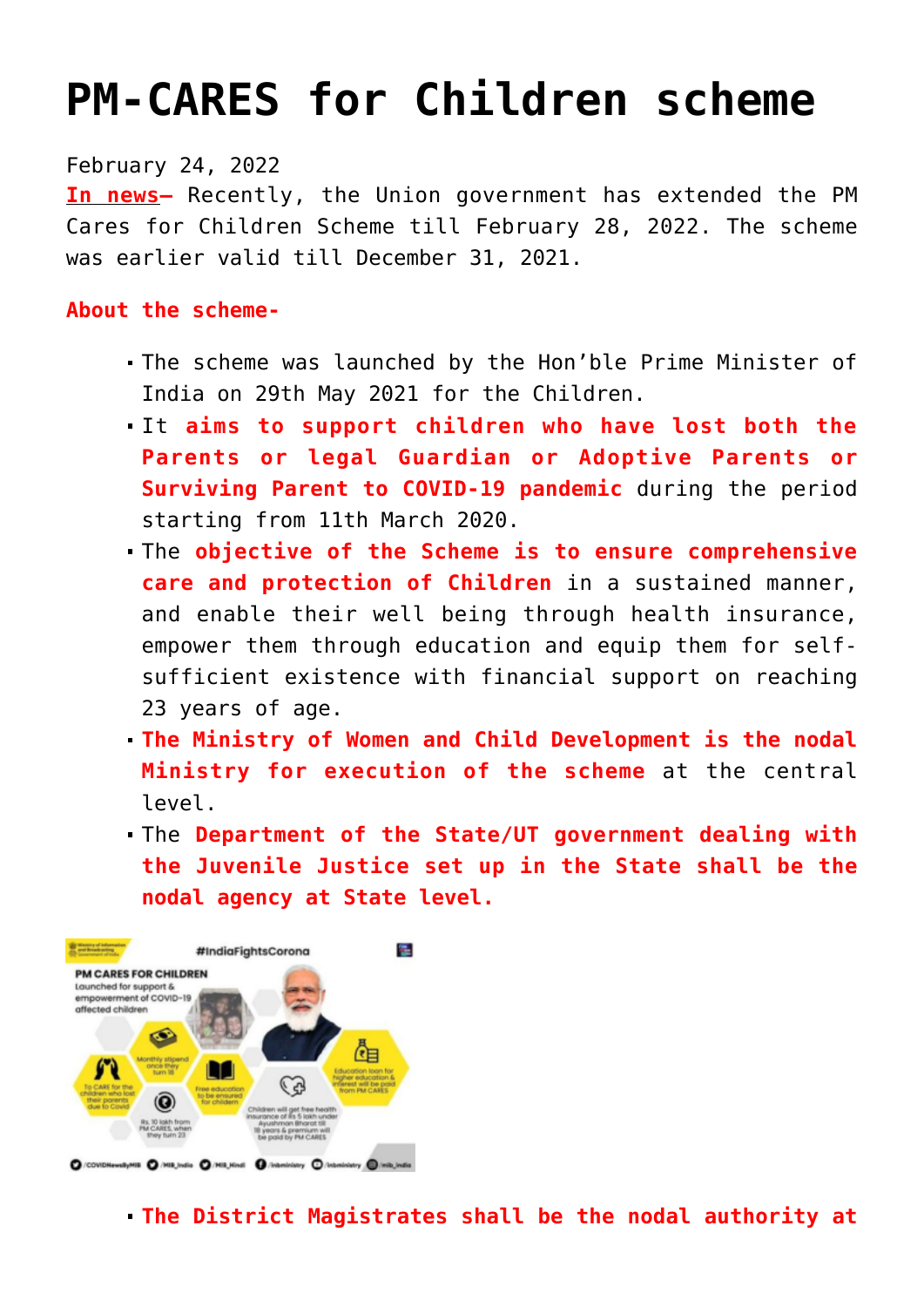**District level** for execution of the scheme.

**The Entitlements under the scheme include-**

- **Efforts will be made by the District Magistrate with the assistance of the Child Welfare Committee (CW**C) to explore the possibility of **rehabilitating the child within her/his extended family**, relatives, kith, or kin.
- **Children more than 10 years old**, not received by extended families or relatives or foster families or not willing to live with them or living in child care institutions after the demise of parents, **may be enrolled in Netaji Subhash Chand Bose Awasiya Vidyalaya, Kasturba Gandhi Balika Vidyalaya,** Eklavya Model Schools, Sainik School, Navodaya Vidyalaya, or any other residential school by the District Magistrate, subject to the respective scheme guidelines.
- It may be ensured that the siblings stay together, as far as possible.
- **For non-institutional care, financial support at the prevailing rates** prescribed under the Child Protection Services (CPS) Scheme shall be provided to Children (in account with guardians).
- **For children in institutional care,** a maintenance grant at the prevailing rates prescribed under the Child Protection Services (CPS) Scheme shall be given to Child Care Institutions.
- **For children below 6 years of age, Identified** beneficiaries will receive support and assistance from the Anganwadi services for supplementary nutrition, preschool education/ ECCE, immunization, health referrals, and health check-up.
- **For children below 10 years of age, Admission shall be provided in any nearest school as a day scholar** i.e. Government/ Government aided School/ Kendriya Vidyalayas (KVs)/ Private Schools.
- In Government Schools, two sets of free uniform and